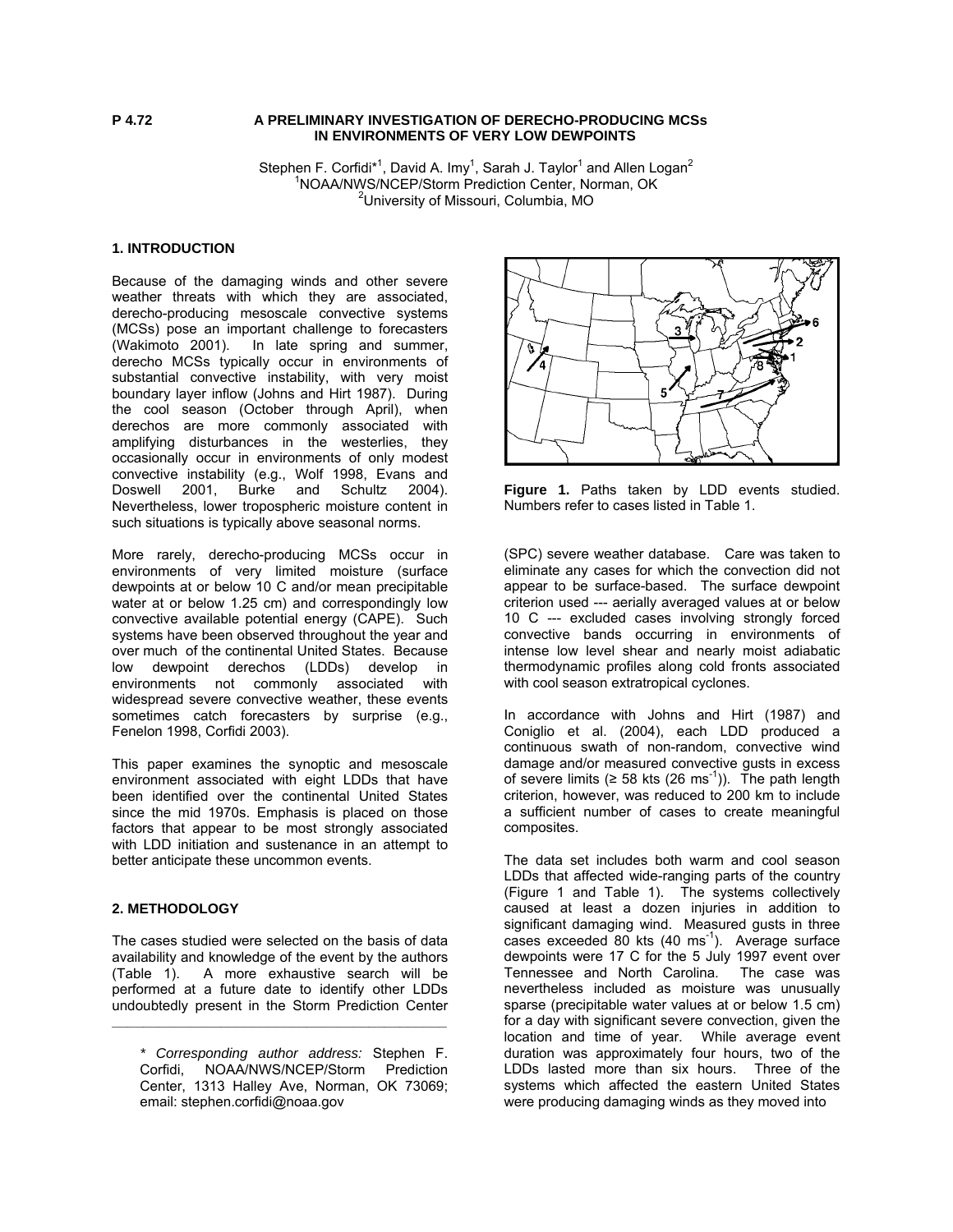**Table 1.** List of events studied. Time refers to that of radiosonde observation used in creation of composite maps. Symbol "+" in length column denotes cases for which severe weather was occurring as convective system moved beyond the continental United States.

| Case           | <b>Date</b><br>(yymmdd) | Time<br>(UTC) | Location | Length<br>(km) |
|----------------|-------------------------|---------------|----------|----------------|
| 1              | 770509                  | 0000          | PA / MD  | $250+$         |
| 2              | 891121                  | 0000          | PA / NJ  | 450+           |
| 3              | 940419                  | 0000          | WI / MI  | 300            |
| 4              | 940531                  | 1200          | UT       | 350            |
| 5              | 941121                  | 0000          | MO / IL  | 350            |
| 6              | 950404                  | 1200          | PA / NY  | $650+$         |
| $\overline{7}$ | 970705                  | 0000          | TN / NC  | 900            |
| 8              | 010314                  | 0000          | VA / MD  | 200            |

the Atlantic. Average translational speed was 50 kts  $(25 \text{ ms}^{-1})$ .

Similar to the methodology followed by Johns et al. (1990), composite charts were prepared to depict mean observed conditions at the surface and at the 925, 850, 700, 500 and 250 mb levels. The data obtained for each event and for each level were collected using a transparent, 6 x 6 grid overlay that covered 5 million  $km^2$ . The 450 km grid spacing used roughly approximates that of the radiosonde network in North America. Hand-drawn analyses were employed to incorporate radar and satellite data (where available), and to maintain thermal and moisture gradients so identified. Average values of observed geopotential height, temperature, dewpoint, wind speed and direction were then determined for each grid point. Values were also tabulated for an additional point at the center of the grid. This point was positioned at the centroid of wind damage and severe gust reports for each event contained in the SPC database. Wind compositing was accomplished by calculating arithmetic means of direction and speed.

In contrast to Johns et al. (1990), the grid overlay was aligned along the direction of predominant forward motion of the MCS, with the center of the grid placed on the centroid of damage and gust reports. This was done to account for the fact that LDDs occur in a wide variety of large scale flow patterns, and to limit the loss of detail due to the averaging process. A line drawn through the major axis of the reports was used to identify path direction. The time and location of the

first and last reports defined event path length and duration.

The radiosonde data times (0000 or 1200 UTC) selected for analysis were those believed to be most representative of the MCS initiation environment. The midpoint time of each event was less than three hours removed from the selected radiosonde time for six of the eight events. For two cases (31 May 1994 and 21 November 1994), the selected radiosonde times preceded the event by nearly 6 hours, but the data nevertheless appeared to be representative of conditions at event initiation. Surface charts valid three hours prior to or three hours following selected radiosonde time were used in three cases to better depict conditions associated with event initiation. Because of their comparatively short duration relative to the twice daily radiosonde cycle, no attempt was made to identify separate "beginning," "mid point" or "end time" conditions for the events.

# **3. RESULTS**

Not surprisingly perhaps, the composite charts in Figure 2 depict mean kinematic and thermodynamic patterns that differ notably from those normally associated with long-lived derechos (e.g., Johns et al. 1990). In particular, a decided cyclonic pattern is apparent at all levels in the LDD region. In this sense the synoptic environment most resembles the "upstream trough pattern" identified by Coniglio et al. (2004) in their observational study of derechoproducing convective systems. Environments of this type are characterized by the presence of a welldefined, progressive shortwave trough just upstream from the derecho location. Typically, such systems occur in close proximity to a maximum in the mid tropospheric flow. The 500 and 250 mb composite charts (Figures 2e and f) reveal that this is indeed true of LDDs, with the mean centroid located in the left exit region of an upper tropospheric jet streak.

Examination of the mean surface, 925 and 850 mb patterns (Figures 2a, b and c) indicates that LDDs tend to occur within a low level thermal ridge axis ahead of a strong cold front. As might be expected given the amplified nature of the large scale flow, a well-defined dipole is apparent in the low level thermal advection field. The convective systems occur near the dipole center, immediately downstream from a pronounced maximum of cold advection. The magnitude of the cold advection maximum is greater than that of the corresponding warm advection area located downstream from the LDD. This imbalance is also apparent at 700 and 500 mb (Figures 2d and e), suggesting that the upstream shortwave impulse in an LDD environment typically is undergoing amplification.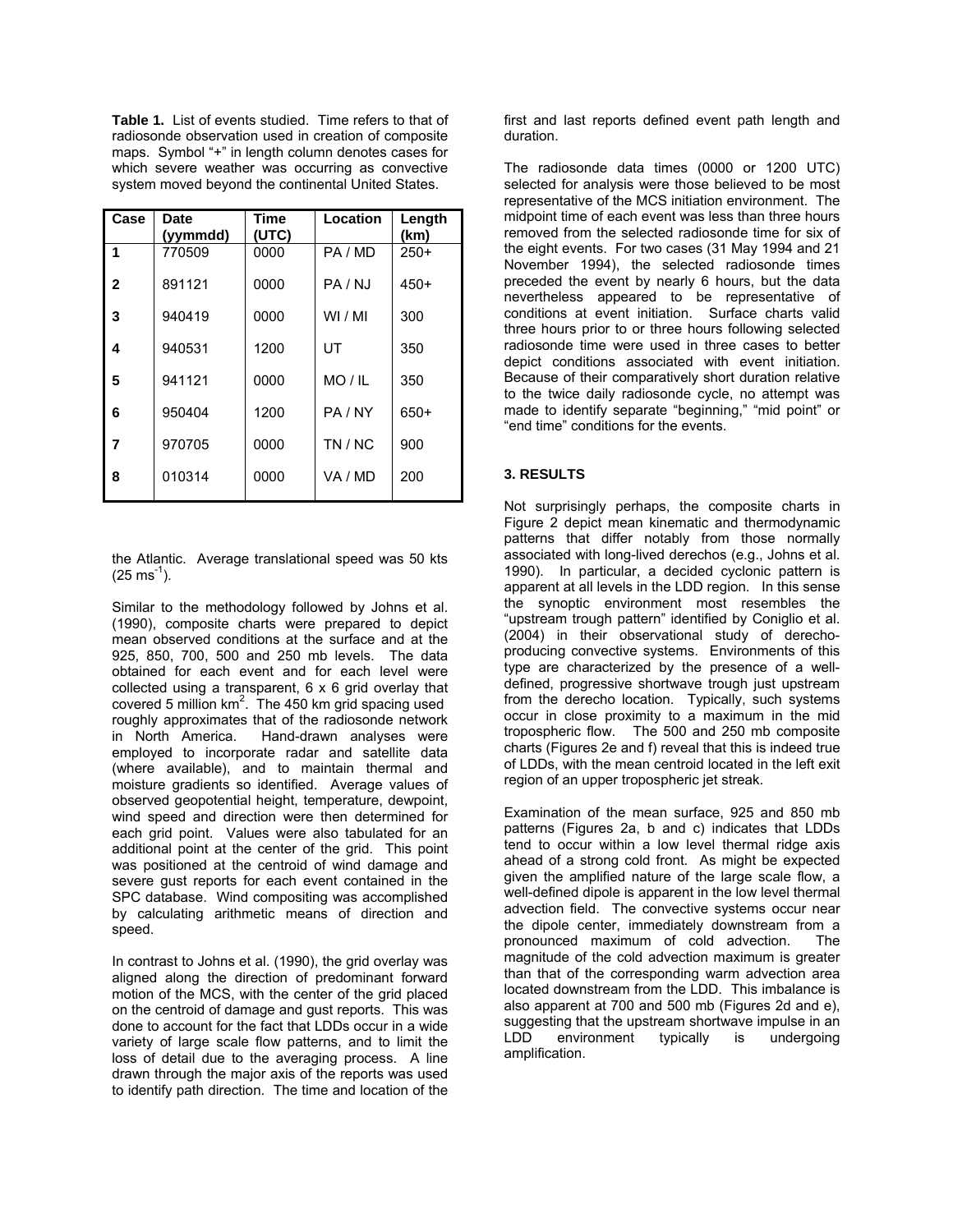

**a. Surface**



**b. 925 mb**





**Figure 2.** Mean surface and upper air patterns for LDD events studied. Thick lines: Surface pressure (in mb), or geopotential height (in decameters). Thin lines: Temperature (red/blue) and dewpoint (green) in degrees Celsius. Temperatures in 2 degree Temperatures in 2 degree increments, except 4 degrees at the surface.



**d. 700 mb**



**e. 500 mb**





Dewpoints not depicted at 700, 500 and 250 mb. Wind speed in knots (flag, 50 kt; full barb, 10 kt; half barb 5 kt). Isotachs (in knots) depicted in blue at 500 and 250 mb. Heavy dot: Location of LDD centroid. Arrows indicate time-averaged direction of LDD motion.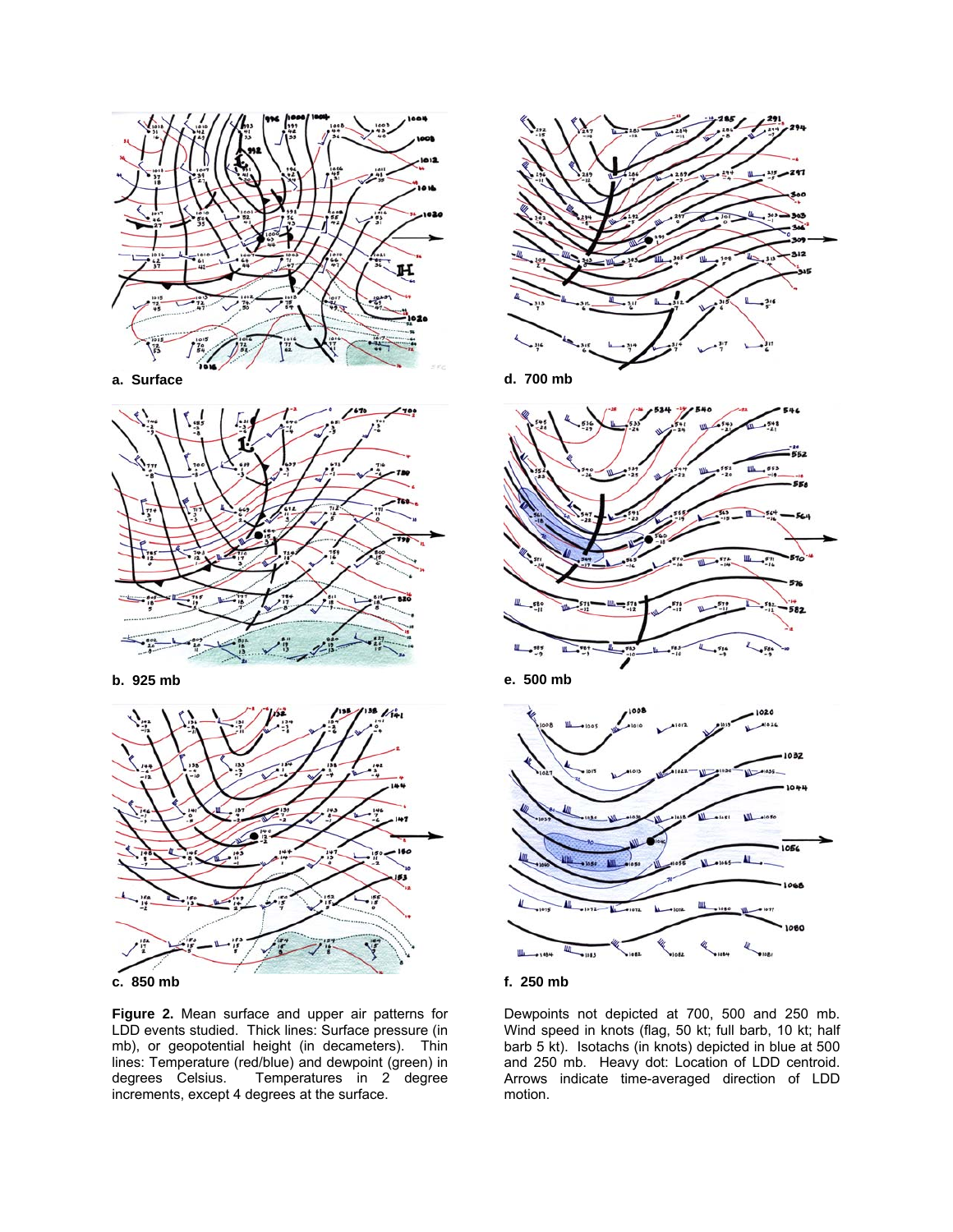The lower tropospheric composite charts also reveal the recent passage of a trough or wind shift line in the vicinity of the system centroid. The trough may in part reflect the presence of the secondary or "southern stream" shortwave disturbance that is apparent at both 700 and 500 mb (Figures 2d and e), and the low level flow veers to a more system-parallel (generally westerly) direction in the wake of the trough. While the feature also evidently marks the leading edge of comparatively dry air advection at lower levels, the higher moisture values downstream and equatorward from the LDD location may, however, simply be an artifact of the data set which included several cases from the Mid Atlantic region.

A mean sounding constructed for the LDD centroid is shown in Figure 3. The sounding depicts a low to mid tropospheric environment that is quite dry relative to other organized severe convective weather situations; the mean relative humidity in the lowest 300 mb is 45%. The temperature profile, nevertheless, is one of notable conditional instability owing to the presence of lapse rates that are considerably greater than the climatological norm (Bluestein and Banacos 2002). This is especially apparent in the 700 to 500 mb layer, where the mean lapse rate exceeds 7 degrees C per km. Assuming that moist convection is able to develop, the combination of steep low to mid level lapse rates and large temperature-dewpoint spreads yields a mean thermodynamic environment that is amply suited for strong convective downdraft development.



**Figure 3.** Mean sounding for LDD centroid location. Temperature depicted in red, dewpoint in green. Surface data plotted at 1000 mb. Wind speeds in knots.

To further investigate the thermodynamic environment of LDDs, plan-view plots of mean low to mid level lapse rates are provided in Figure 4. These charts further indicate that while the low level LDD environment is indeed dry, there exists a considerable degree of conditional instability. For example, in the 925-850 mb layer (Figure 4a), the LDD centroid is located within a pronounced low level lapse rate gradient, immediately downstream from a regional maximum containing mean values in excess of 8 degrees C per km. This is noteworthy considering that (1) most of the cases selected occurred in areas well removed from the source region of stronglymixed boundary layer environments over the southwestern United States, and (2) that half of the events were observed during the cool season. The degree of conditional instability is also significant considering that aerially-averaged mean lapse rates in the 925-850 mb layer over the central and eastern United States range from near moist adiabatic to isothermal (Bluestein and Banacos 2002).

A mean hodograph constructed for the LDD centroid is shown in Figure 5. Recall from the compositing procedure that directions are relative to system motion, with the x axis oriented parallel to the observed system motion. The hodograph is decidedly linear, exhibiting moderate to strong shear that increases monotonically through 250 mb. While shear in the lowest 1 km is rather modest (17 kts or 8 ms<sup>-1</sup>), the mean surface-to-6 km shear is nearly 70 kts  $(35 \text{ ms}^{-1})$ . This, of course, reflects the strongly baroclinic nature of the environments in which LDD events occur. It is also worth noting that the wind profile is largely unidirectional. Unidirectional wind profiles favor coherent motion of storm-scale downdrafts and promote rapid elongation of the resulting MCS cold pool in the downstream direction (Corfidi 2003). These factors can strengthen and deepen low-level system relative inflow, and therefore foster LDD initiation and sustenance.

With the average observed system speed being 50 kts  $(25 \text{ ms}^{-1})$ , it is apparent that LDDs exhibit unusually deep system-relative, front-to-rear inflow. This sets LDDs apart from other strongly forced derecho-producing systems which tend to have comparatively shallow system-relative inflow (Evans and Doswell 2002, Coniglio et al. 2004). *This observation --- in conjunction with the fact that LDDs are characterized by thermodynamic environments favorable for cold convective downdraft development --- suggests that system propagation (i.e., the development of new cells relative to existing activity) more than likely plays a disproportionate role in LDD movement compared to other strongly forced MCSs.* 

In summary, the data presented in this preliminary study suggest that while strong mesoscale forcing for ascent is indeed necessary to "jump start" LDD development, such systems are subsequently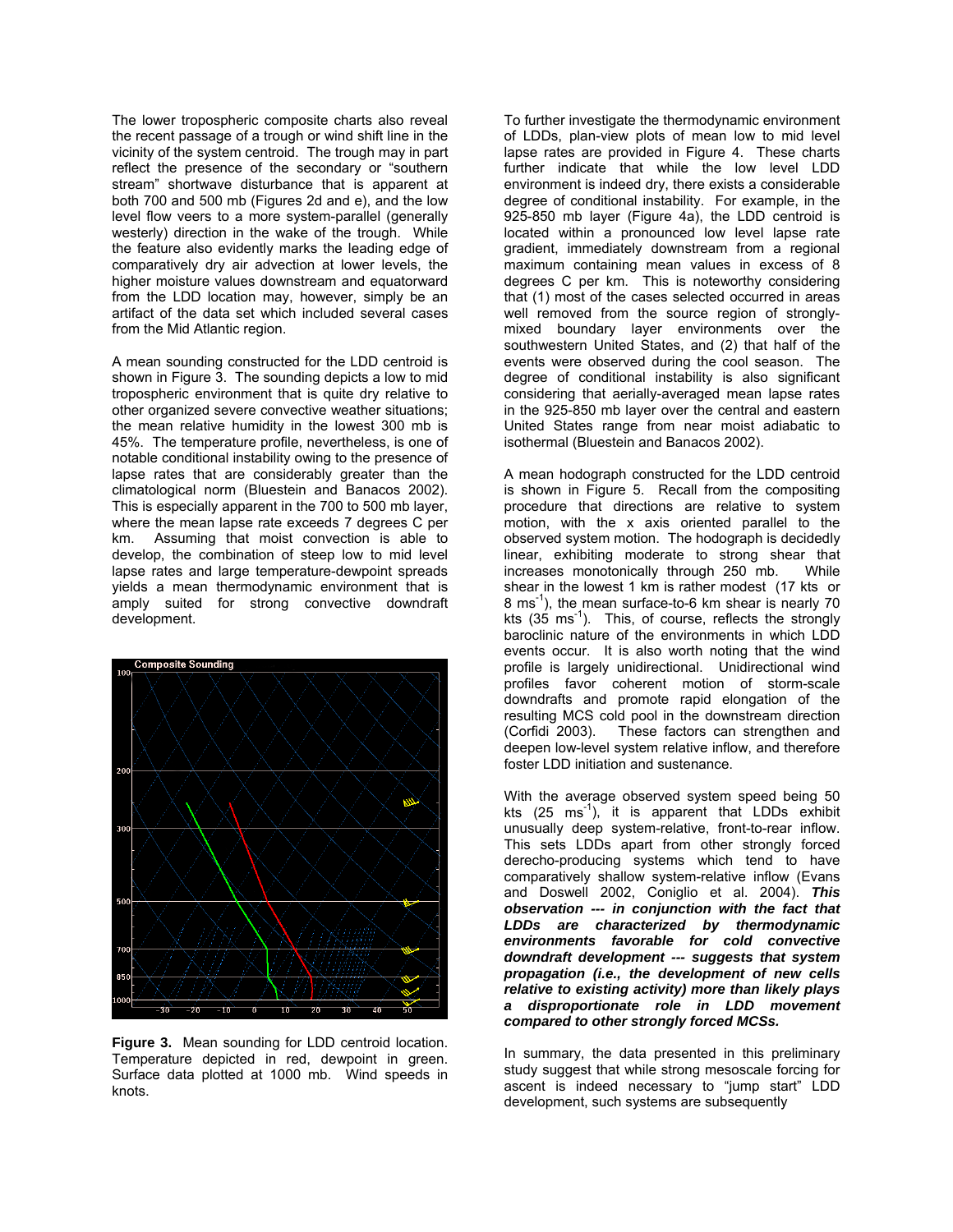

**a. 925-850 mb**



**b. 850-700 mb**



**c. 850- 500 mb**



## **d. 700-500 mb**

**Figure 4.** Mean lapse rates in degrees C per km for the (a) 925-850 mb, (b) 850-700 mb, (c) 850-500 mb, and (d) 700-500 mb layers, contoured in 1 degree increments.

\_\_\_\_\_\_\_\_\_\_\_\_\_\_\_\_\_\_\_\_\_\_\_\_\_\_\_\_\_\_\_\_\_\_\_\_\_\_



**Figure 5.** Mean hodograph for LDD centroid location, with range rings labeled in knots. Numbers refer to heights in mb. The x axis is oriented parallel to the direction of observed mean LDD motion, with the speed of mean motion (50 knots) given by white cross.

maintained by a thermodynamic and kinematic environment which supports organized, sustained<br>downwind cell propagation. The deeply mixed downwind cell propagation. boundary layer, in conjunction with the moderate to strong and largely unidirectional mean wind profile, promotes an "organized microburst" convective mode in which the incipient MCS is sustained by a series of downwind-directed microbursts. These microbursts allow the convective system to discretely propagate in the downstream direction until the potential for convective initiation and cold downdraft development diminishes.

## **ACKNOWLEDGEMENTS**

The authors would like to thank John Hart and Jason Levit for software assistance, and Peggy Stogsdill for administrative support.

#### **REFERENCES**

Bluestein, H. B., and P. C. Banacos, 2002: The vertical profile of wind and temperature in cyclones and anticyclones over the eastern two-thirds of the United States: A climatology. *Mon. Wea. Rev*., **130**, 477-506.